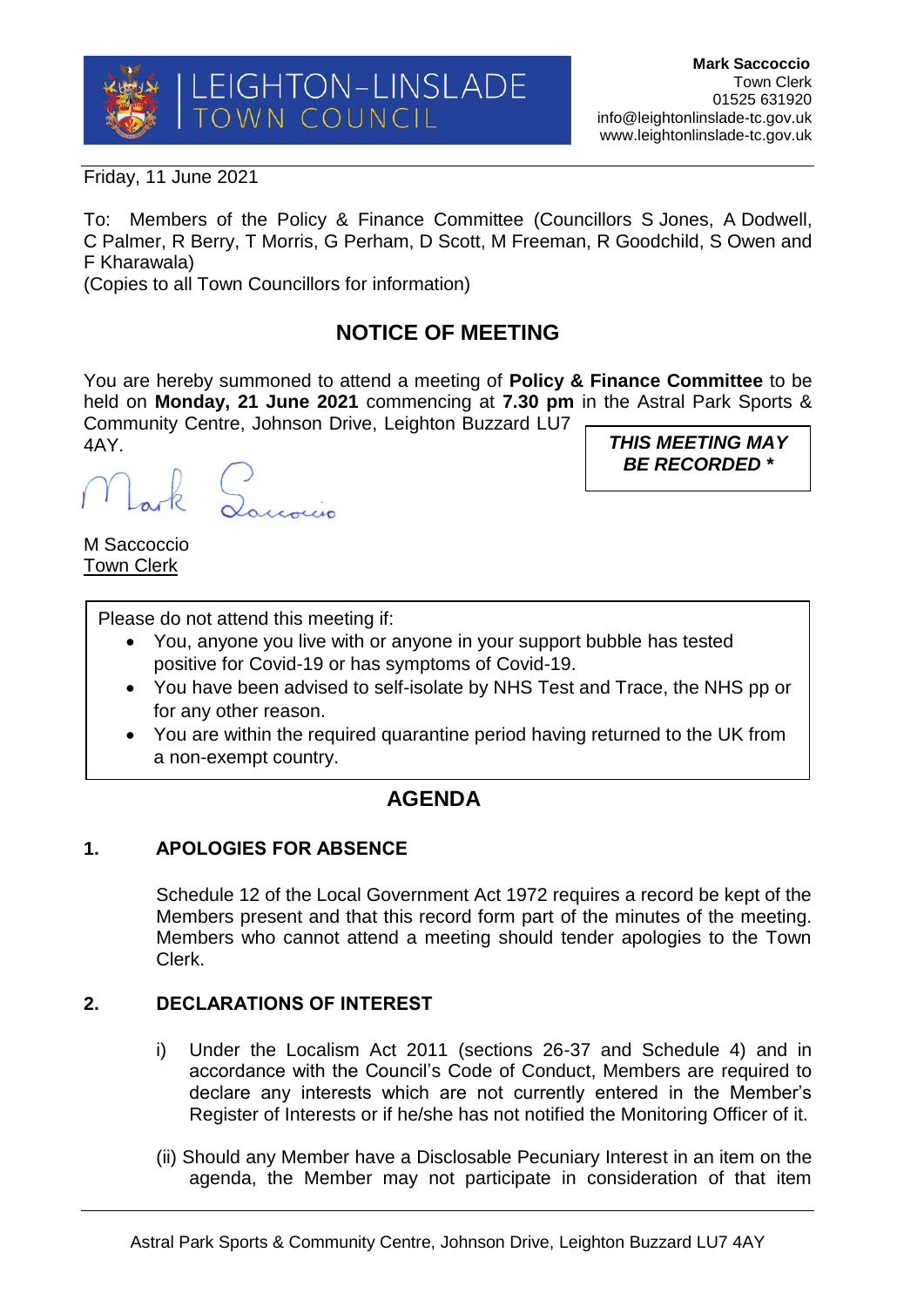unless a Dispensation has first been requested (in writing) and granted by the Council (see Dispensation Procedure).

### **3. QUESTIONS FROM THE PUBLIC (3 MINUTES PER PERSON; MAXIMUM 15 MINUTES)**

To receive questions and statements from members of the public in respect of any item of business included in the agenda, as provided for in Standing Order No.s 3(f) and 3(g).

*Members of the public are very welcome to attend the meeting but are asked to note that attendance numbers must be limited to mitigate for Covid-19 risks. Please contact us to advise if you wish to attend before 4pm on the day of the meeting. Written representations may also be submitted before 4pm on the day of the meeting*

#### **4. MINUTES OF PREVIOUS MEETING** (Pages 1 - 8)

- (a) To receive and approve as a correct record the minutes of the Policy and Finance Committee meetings held on 19 April 2021(**attached)** in accordance with Standing Order 12.
- (b) To receive information updates on matters arising from the previous meeting (if appropriate).

### **5. APRIL & MAY PAYMENTS 2021** (Pages 9 - 46)

To receive and note the schedule of April invoices paid in May 2021 and May invoices paid in June 2021 **(attached)** (approved for payment by the Town Clerk and two bank signatories).

#### **6. TWELVE MONTH BUDGET MONITORING REPORT** (Pages 47 - 58)

To receive and note the 12-month budget monitoring report for the period 1 April 2020 – 31 March 2021**(attached**).

### **7. COMMITTEE OBJECTIVES AND WORK PLAN** (Pages 59 - 62)

- (a) To receive and consider the draft Committee work plan and objections for 2021-22 **(attached).**
- (b) To consider a request to move Tendering & Procurement to the September 2021 meeting (officers due to undertake SLCC training in July 2021) and to replace this with the mid-term review of the Five Year Plan & Objectives in July 2021.

#### **8. SUB COMMITTEE TERMS OF REFERENCE** (Pages 63 - 64)